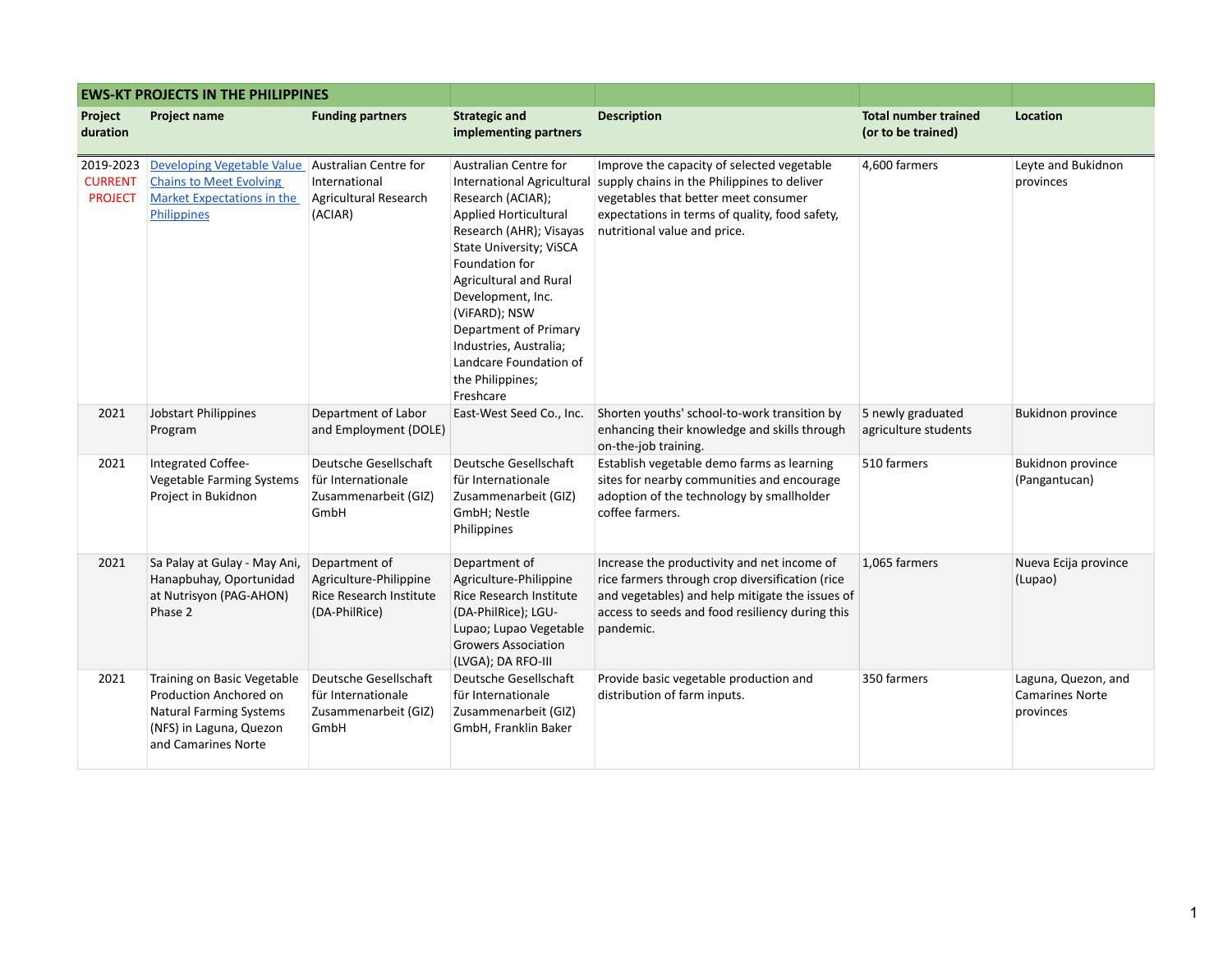| <b>EWS-KT PROJECTS IN THE PHILIPPINES</b> |                                                                                                                                                       |                                                                                     |                                                                                                                                                                    |                                                                                                                                                                                                                                           |                                                   |                                                                                                                                                |
|-------------------------------------------|-------------------------------------------------------------------------------------------------------------------------------------------------------|-------------------------------------------------------------------------------------|--------------------------------------------------------------------------------------------------------------------------------------------------------------------|-------------------------------------------------------------------------------------------------------------------------------------------------------------------------------------------------------------------------------------------|---------------------------------------------------|------------------------------------------------------------------------------------------------------------------------------------------------|
| Project<br>duration                       | <b>Project name</b>                                                                                                                                   | <b>Funding partners</b>                                                             | <b>Strategic and</b><br>implementing partners                                                                                                                      | <b>Description</b>                                                                                                                                                                                                                        | <b>Total number trained</b><br>(or to be trained) | Location                                                                                                                                       |
| 2021                                      | Training of Trainers:<br><b>SDGCoco Farm Business</b><br>School - Good Agricultural<br>Practices                                                      | Deutsche Gesellschaft<br>für Internationale<br>Zusammenarbeit (GIZ)<br>GmbH         | Deutsche Gesellschaft<br>für Internationale<br>Zusammenarbeit (GIZ)<br>GmbH; Franklin Baker                                                                        | Train government and private extension<br>workers through SDGCoco Farm Business<br>School on Good Agricultural Practices to<br>increase farmers' capacity on coconut-<br>vegetable farming systems and agri-based<br>business management. | 22 government and<br>private extension workers    | <b>Quezon and Camarines</b><br>Norte provinces                                                                                                 |
|                                           | 2019-2021 Sustainable Onion<br>Production through IPM<br>Solutions and Farmer<br>Education                                                            | Deutsche Investitions<br>und Entwicklungs-<br>gesellschaft MBH (DEG);<br>Cordaid    | Asia Society for Social<br>Improvement and<br>Sustainable<br>Transformation (ASSIST)                                                                               | Increase productivity and resilience of onion<br>farmers through building capacity on Good<br>Agricultural Practices and integrated pest<br>management (IPM).                                                                             | 4.951 farmers                                     | Pangasinan province<br>(Bayambang); Nueva<br>Ecija province (Laur);<br>Ilocos Sur province<br>(Bantay); and Nueva<br>Ecija province (San Jose) |
| 2020                                      | Sa Palay at Gulay - May Ani,<br>Hanapbuhay, Oportunidad<br>at Nutrisyon (PAG-AHON)<br>Phase 1                                                         | Department of<br>Agriculture-Philippine<br>Rice Research Institute<br>(DA-PhilRice) | Department of<br>Agriculture-Philippine<br><b>Rice Research Institute</b><br>(DA-PhilRice); LGU-<br>Lupao; Lupao Vegetable<br><b>Growers Association</b><br>(LVGA) | Increase the productivity and net income of<br>rice farmers through crop diversification (rice<br>and vegetables) and help mitigate the issues of<br>access to seeds and food resiliency during this<br>pandemic.                         | 1.784 farmers                                     | Nueva Ecija province<br>(Lupao)                                                                                                                |
|                                           | 2019-2020 Integrated Coffee-<br><b>Vegetables Farming</b><br>Systems Project in<br>Bukidnon, Philippines                                              | Deutsche Gesellschaft<br>für Internationale<br>Zusammenarbeit (GIZ)<br>GmbH         | Deutsche Gesellschaft<br>für Internationale<br>Zusammenarbeit (GIZ)<br>GmbH; Nestle<br>Philippines                                                                 | Establish vegetable demonstration farms as<br>learning sites for nearby communities and<br>encourage adoption of the technology by<br>smallholder coffee farmers.                                                                         | 140 farmers                                       | Bukidnon province<br>(Maramag,<br>Pangantucan,<br>Kalilangan, Lantapan,<br>and Manolo Fortich)                                                 |
| 2019                                      | Sustainable Vegetable<br>Farming Thru Good<br><b>Agricultural Practices</b><br>(GAP)                                                                  | <b>CARE Philippines</b>                                                             | <b>CARE Philippines</b>                                                                                                                                            | Build the capacity of para-technicians and<br>establish PhilGAP-aligned vegetable farms.                                                                                                                                                  | 550 farmers                                       | Iloilo province (Lemery)                                                                                                                       |
| 2019                                      | Technical Assistance and<br>Provision of Service and<br>Input Requirements for the<br><b>Establishment of Urban</b><br>Garden in Paombong,<br>Bulacan | Cordaid                                                                             | Cordaid                                                                                                                                                            | Build capacity on urban (container) gardening.                                                                                                                                                                                            | 150 urban community<br>members                    | <b>Bulacan province</b><br>(Paombong)                                                                                                          |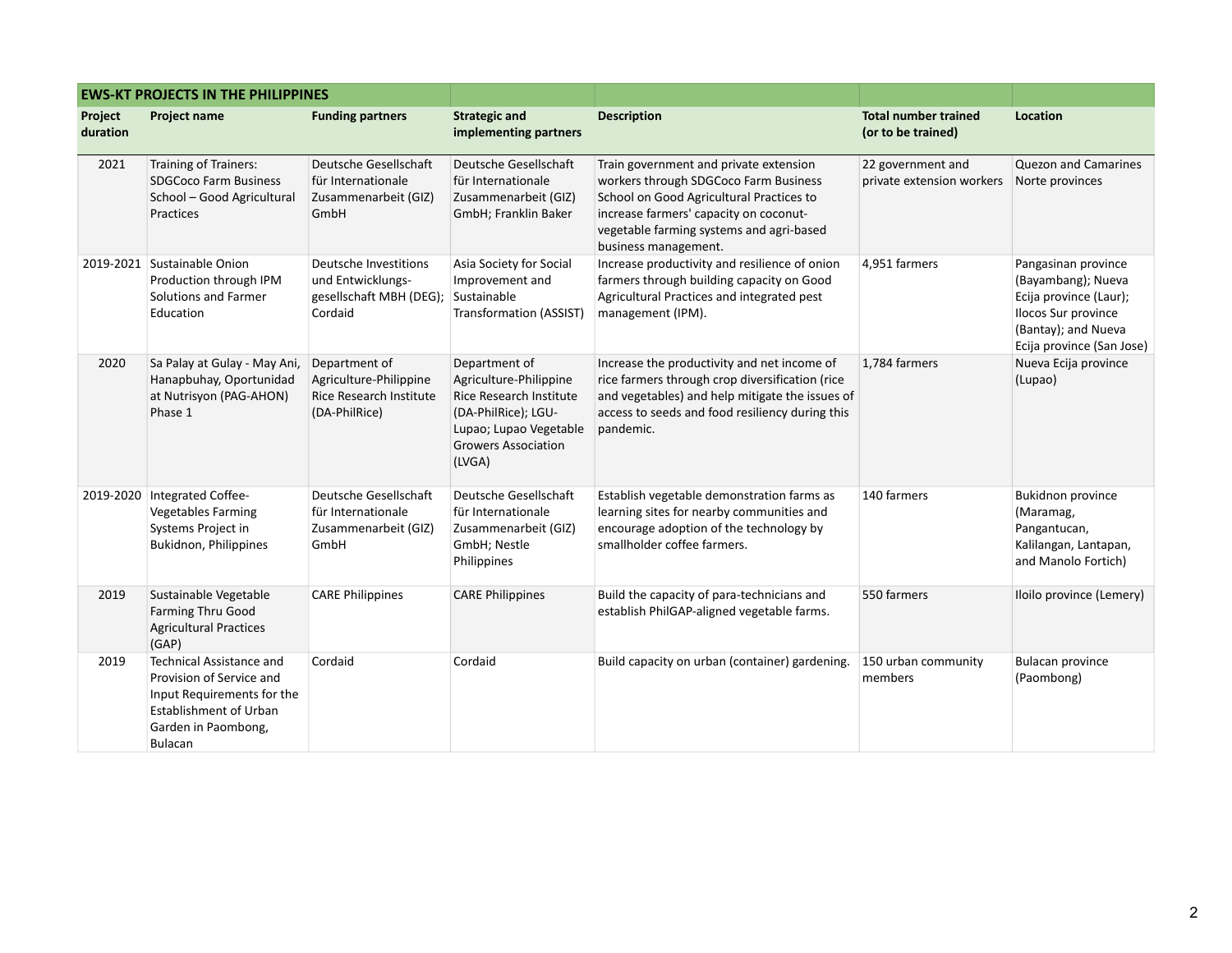| <b>EWS-KT PROJECTS IN THE PHILIPPINES</b> |                                                                                                                                                                                                                                                                                                                                                                                                                                                                                                                                                                      |                                                                                                           |                                                                            |                                                                                                                                                       |                                                   |                                                                                                                                                                                           |
|-------------------------------------------|----------------------------------------------------------------------------------------------------------------------------------------------------------------------------------------------------------------------------------------------------------------------------------------------------------------------------------------------------------------------------------------------------------------------------------------------------------------------------------------------------------------------------------------------------------------------|-----------------------------------------------------------------------------------------------------------|----------------------------------------------------------------------------|-------------------------------------------------------------------------------------------------------------------------------------------------------|---------------------------------------------------|-------------------------------------------------------------------------------------------------------------------------------------------------------------------------------------------|
| Project<br>duration                       | Project name                                                                                                                                                                                                                                                                                                                                                                                                                                                                                                                                                         | <b>Funding partners</b>                                                                                   | <b>Strategic and</b><br>implementing partners                              | <b>Description</b>                                                                                                                                    | <b>Total number trained</b><br>(or to be trained) | Location                                                                                                                                                                                  |
| 2019                                      | Vegetable Farming<br>Anchored on Good<br>Agricultural Practices (GAP)<br><b>Combined with Natural</b><br>Farming System (NFS)<br>Technology                                                                                                                                                                                                                                                                                                                                                                                                                          | <b>National Grid</b><br>Corporation of the<br>Philippines                                                 | World Wide Fund for<br>Nature (WWF)                                        | Improve farmers' vegetable production skills,<br>along with marketing and business planning<br>strategies, through group and one-on-one<br>mentoring. | 218 farmers                                       | Lanao del Norte<br>province (Balo-i and<br>Bacolod); Cotabato<br>province (Matalam and<br>M'lang); Davao<br>Occidental province<br>(Malita); and Davao de<br>Oro province<br>(Montevista) |
| 2018                                      | High Value Vegetable<br><b>Production Using Natural</b><br>Farming Systems Under the<br>Partnership Against Hunger<br>and Poverty (PAHP) Project<br>Phase 2                                                                                                                                                                                                                                                                                                                                                                                                          | Department of Agrarian<br>Reform Provincial<br>Office-Zamboanga del<br>Norte                              | Department of Agrarian<br>Reform Provincial Office-<br>Zamboanga del Norte | Build farmers' capacity on climate-smart<br>agricultural techniques and provide farm input<br>support packages to agrarian reform<br>beneficiaries.   | 3,903 farmers                                     | Zamboanga del Norte<br>province                                                                                                                                                           |
| 2018                                      | <b>Increasing Productivity</b><br>Towards Food Security and<br>Poverty Alleviation Project<br>Sustainable Livelihood thru<br><b>Vegetable Production</b><br>Project<br>The Establishment of Farm<br><b>Business School and</b><br>Vegetable Demo Project<br><b>Climate Resilient Farm</b><br>Productivity Support Project<br>Linking Smallholder Farmers<br>to the Market (LinkS)<br>Project<br>Capacity Enhancement of<br>Rural-Based Association to<br>Capacitate Agricultural<br>Productivity under the<br>Yolanda Climate Resilient<br>Farm Productivity Project | Department of Agrarian<br>Reform Provincial<br>Office; local government   local government units<br>units | Department of Agrarian<br>Reform Provincial Office;                        | Provide technical assistance and farm input<br>support to agrarian reform beneficiaries.                                                              | 6,361 farmers                                     | <b>Biliran province</b><br>(Cabucgayan, Naval, and<br>Almeria) and Leyte<br>province (Abuyog,<br>Carigara, Mahaplag, and<br>Baybay)                                                       |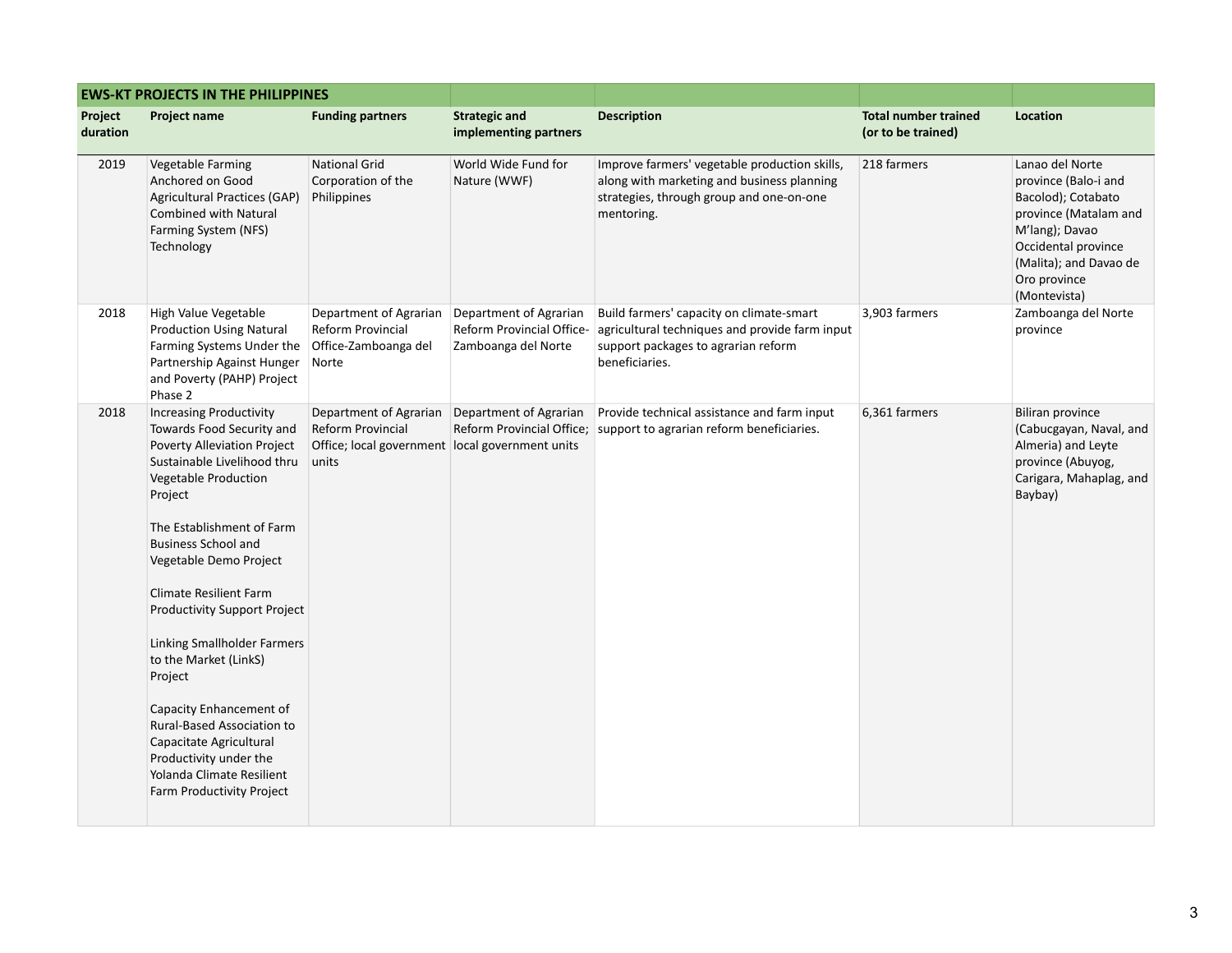|                     | <b>EWS-KT PROJECTS IN THE PHILIPPINES</b>                                                                                                                                                                                                                                               |                                                    |                                                           |                                                                                                                                                                                       |                                                   |                                                                                                                                                                  |
|---------------------|-----------------------------------------------------------------------------------------------------------------------------------------------------------------------------------------------------------------------------------------------------------------------------------------|----------------------------------------------------|-----------------------------------------------------------|---------------------------------------------------------------------------------------------------------------------------------------------------------------------------------------|---------------------------------------------------|------------------------------------------------------------------------------------------------------------------------------------------------------------------|
| Project<br>duration | <b>Project name</b>                                                                                                                                                                                                                                                                     | <b>Funding partners</b>                            | <b>Strategic and</b><br>implementing partners             | <b>Description</b>                                                                                                                                                                    | <b>Total number trained</b><br>(or to be trained) | Location                                                                                                                                                         |
| 2018                | Project Extension for<br>Technical Assistance to<br>Climate Risk Proof Urban<br>Farming in Mandaue                                                                                                                                                                                      | Cordaid                                            | Cordaid                                                   | Introduce container gardening to communities 80 community members<br>in Mandaue City to improve food security.                                                                        |                                                   | Cebu province (Mandaue)                                                                                                                                          |
| 2018                | Zero Extreme Poverty 2030<br>Philippines through<br>Partnerships for the<br>Indigenous People Project                                                                                                                                                                                   | Assisi Development<br>Foundation, Inc.             | Assisi Development<br>Foundation, Inc.                    | Build the capacity of indigenous people<br>(Mangyan tribe) on vegetable cultivation using<br>natural farming systems technology.                                                      | 3,404 farmers                                     | Oriental Mindoro<br>province (Naujan)                                                                                                                            |
| 2017                | Community-Supported<br><b>Vegetable Production</b><br>Anchored on Good<br><b>Agricultural Practices (CSVP-</b><br>GAP) in Nayong Tsinoy, San<br>Simon, Pampanga                                                                                                                         | LCF                                                | <b>Business Innovation</b><br>Gateway                     | Establish a community-supported vegetable<br>production farm and introduce a clustering<br>approach on production and marketing of<br>vegetables.                                     | 1,962 farmers                                     | Pampanga province (San<br>Simon)                                                                                                                                 |
| 2017                | <b>Establishment of Demo</b><br>Farm on Sustainable Agro-<br>Forestry Using the Sloping<br>Agricultural Land<br>Technology (SALT) through<br>the Conduct of Farmers'<br>Field School on High Value<br><b>Vegetable Production Using</b><br><b>Natural Farming Systems</b><br>Technology | Department of Agrarian<br>Reform Provincial Office | Department of Agrarian<br><b>Reform Provincial Office</b> | Deliver training through Farmers Field School<br>(FFS) on vegetable production using natural<br>farming systems technology to build the<br>capacity of agrarian reform beneficiaries. | 1.571 farmers                                     | Zamboanga del Sur and<br>Zamboanga del Norte<br>provinces                                                                                                        |
| 2017                | Technical Assistance to<br>Farmers in Climate Smart<br>Vegetable Production<br>through Natural Farming<br>Systems in Kinatarcan and<br>Calicoan                                                                                                                                         | Cordaid                                            | Cordaid                                                   | Introduce climate-smart farming techniques<br>and natural farming systems to improve<br>traditional farming practices.                                                                | 7,984 farmers                                     | Eastern Samar province<br>(Calicoan) and<br>Cebu province<br>(Kinatarcan)                                                                                        |
|                     | 2015-2017 High Value Vegetable<br>Production through Natural<br>Farming Systems (HVVP-<br>NFS) Project                                                                                                                                                                                  | Department of Agrarian<br>Reform                   | Department of Agrarian<br>Reform                          | Establish and supervise the management and<br>maintenance of high-value organically grown<br>vegetable production.                                                                    | 9,894 farmers                                     | Romblon, Camarines<br>Sur, Camarines Norte,<br>Northern Samar, Samar,<br>Leyte, Zamboanga del<br>Sur, Zamboanga del<br>Norte, and Zamboanga<br>Sibugay provinces |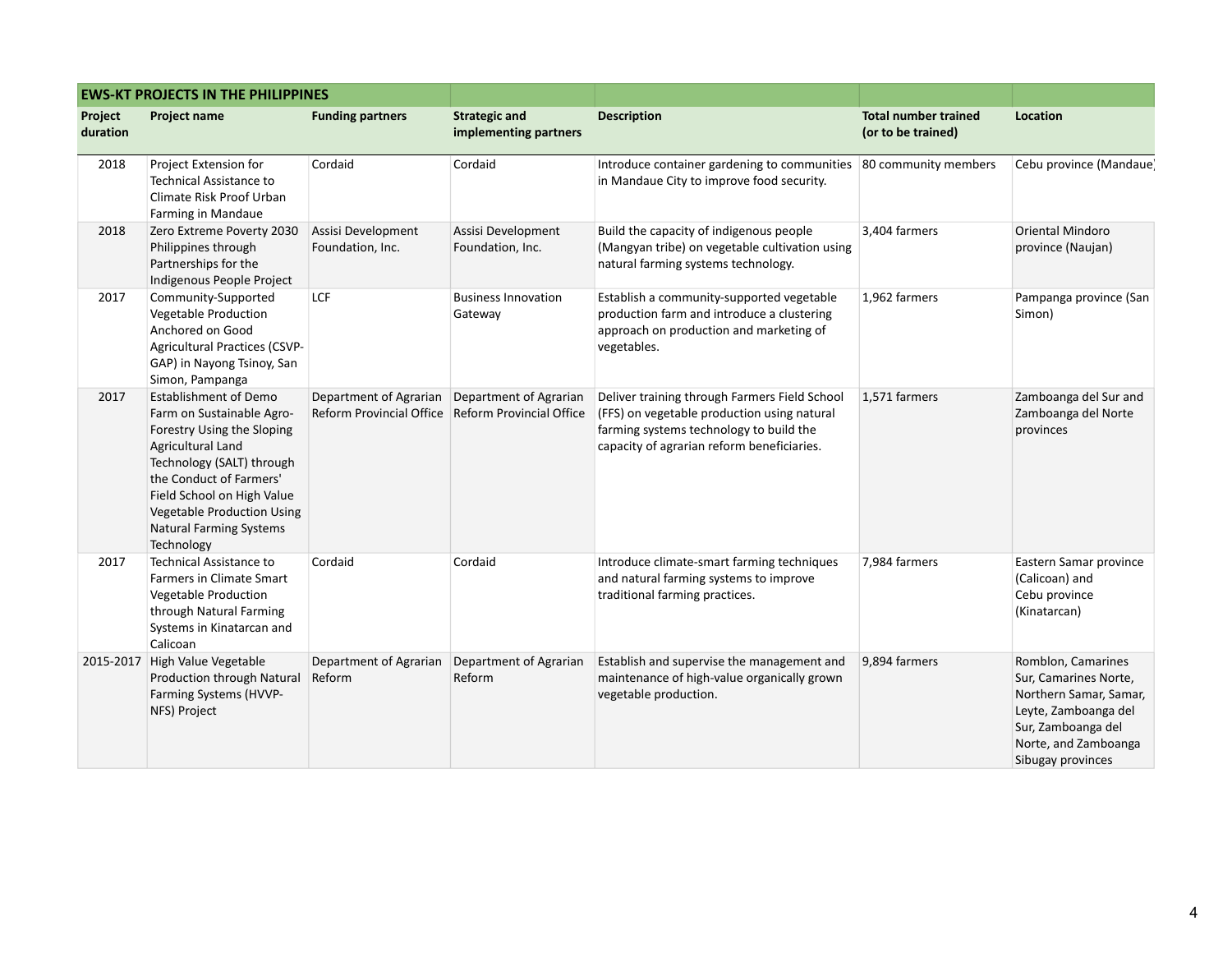| <b>EWS-KT PROJECTS IN THE PHILIPPINES</b> |                                                                                                                                                                                                               |                                                                                   |                                                                                                                                                                                                                                       |                                                                                                                                                                                                                                                                                                   |                                                   |                                                                                                                                                                                   |
|-------------------------------------------|---------------------------------------------------------------------------------------------------------------------------------------------------------------------------------------------------------------|-----------------------------------------------------------------------------------|---------------------------------------------------------------------------------------------------------------------------------------------------------------------------------------------------------------------------------------|---------------------------------------------------------------------------------------------------------------------------------------------------------------------------------------------------------------------------------------------------------------------------------------------------|---------------------------------------------------|-----------------------------------------------------------------------------------------------------------------------------------------------------------------------------------|
| Project<br>duration                       | <b>Project name</b>                                                                                                                                                                                           | <b>Funding partners</b>                                                           | <b>Strategic and</b><br>implementing partners                                                                                                                                                                                         | <b>Description</b>                                                                                                                                                                                                                                                                                | <b>Total number trained</b><br>(or to be trained) | Location                                                                                                                                                                          |
|                                           | 2014-2017 Philippine Cold Chain<br>Project                                                                                                                                                                    | US Department of<br>Agriculture                                                   | Winrock International                                                                                                                                                                                                                 | Build the capacity of farmers on post-harvest<br>handling practices and Good Agricultural<br>Practices, and provide coaching and mentoring<br>to farmer-technicians to amplify technology<br>transfer.                                                                                            | 2,646 farmers                                     | Surigao del Sur, Surigao<br>del Norte, Agusan del<br>Norte, Agusan del Sur,<br>and Dinagat Islands<br>provinces                                                                   |
|                                           | 1999-2017 Off-Season Vegetable<br>Production                                                                                                                                                                  | <b>TTD</b>                                                                        | East-West Seed                                                                                                                                                                                                                        | Provide centre-based training on vegetable<br>production.                                                                                                                                                                                                                                         | 1,934 farmers                                     | Luzon, Visayas, and<br>Mindanao                                                                                                                                                   |
|                                           | 2015-2016 Alternative Livelihoods<br>Project in Guiuan, Eastern<br>Samar through Diversified<br><b>Vegetable Production</b>                                                                                   | Cordaid                                                                           | Cordaid                                                                                                                                                                                                                               | Organise Farmer Field School, training and<br>field visits, Harvest Festival, coaching and<br>mentoring, and other training services in order<br>to support farmers.                                                                                                                              | 921 farmers                                       | Eastern Samar province<br>(Guiuan)                                                                                                                                                |
|                                           | 2015-2016 Developing Livelihood<br>Resilience in the Face of<br>Climate Change through<br>Vegetable Diversification in<br>Coron, Palawan                                                                      | Cordaid                                                                           | Cordaid                                                                                                                                                                                                                               | Organise Farmer Field School, training and<br>field visits, Harvest Festival, coaching and<br>mentoring, and other training services in order<br>to support farmers.                                                                                                                              | 836 farmers                                       | Palawan (Coron)                                                                                                                                                                   |
|                                           | 2013-2016 Integrated Crop<br>Management (ICM) Project<br>to Enhance Vegetable<br>Profitability and Food<br>Security in the Southern<br>Philippines and Australia                                              | Australian Centre for<br>International<br><b>Agricultural Research</b><br>(ACIAR) | Australian Centre for<br>International Agricultural<br>Research (ACIAR); LGU-<br>San Isidro; LGU-<br>Pinabacdao; Iglesia ni<br>Cristo; Task Force<br>Mapalad, Inc.; World<br>Vision, Inc.; Department<br>of Agrarian Reform-<br>Leyte | Train farmers on season-long vegetables and<br>integrated crop management, with the<br>expectation that they will be able to improve<br>their vegetable crop production practices,<br>which will lead to increased farm productivity<br>and, in turn, increased farm income and food<br>security. | 1,774 farmers                                     | Bohol province (Jagna);<br>Leyte province (San<br>Isidro, Alang-Alang, and<br>Tunga); Samar province<br>(Pinabacdao); Eastern<br>Samar province<br>(Lawaan); and Tacloban<br>City |
|                                           | 2014-2015 Recovering Lost Agricultural<br>Livelihood and Reducing<br>Food Insecurity to Typhoon<br>Yolanda-Affected<br><b>Smallholder Farmers</b><br>through Vegetable Crop<br><b>Diversification Project</b> | Assisi Development<br>Foundation, Inc.                                            | Assisi Development<br>Foundation, Inc.                                                                                                                                                                                                | Support farming households to start up their<br>vegetable gardens in order to improve their<br>livelihoods.                                                                                                                                                                                       | 1,000 farmers                                     | Leyte province (Javier,<br>Barugo, La Paz, Dagami,<br>and Pastrana)                                                                                                               |
|                                           | 2013-2015 Agri-Technology and Agri-<br><b>Extension Services of the</b><br>Agrarian Reform<br><b>Community Connectivity</b><br>and Economic Support<br>Services (ARCESS)                                      | Department of Agrarian<br><b>Reform Central Office</b>                            | Department of Agrarian<br>Reform Municipal<br>Offices in Leyte and<br>Samar                                                                                                                                                           | Build the capacity of selected para-technicians<br>to transfer vegetable production technologies<br>to agrarian reform beneficiaries.                                                                                                                                                             | 469 para-technicians                              | Leyte and Eastern Samar<br>provinces;<br>Tacloban City                                                                                                                            |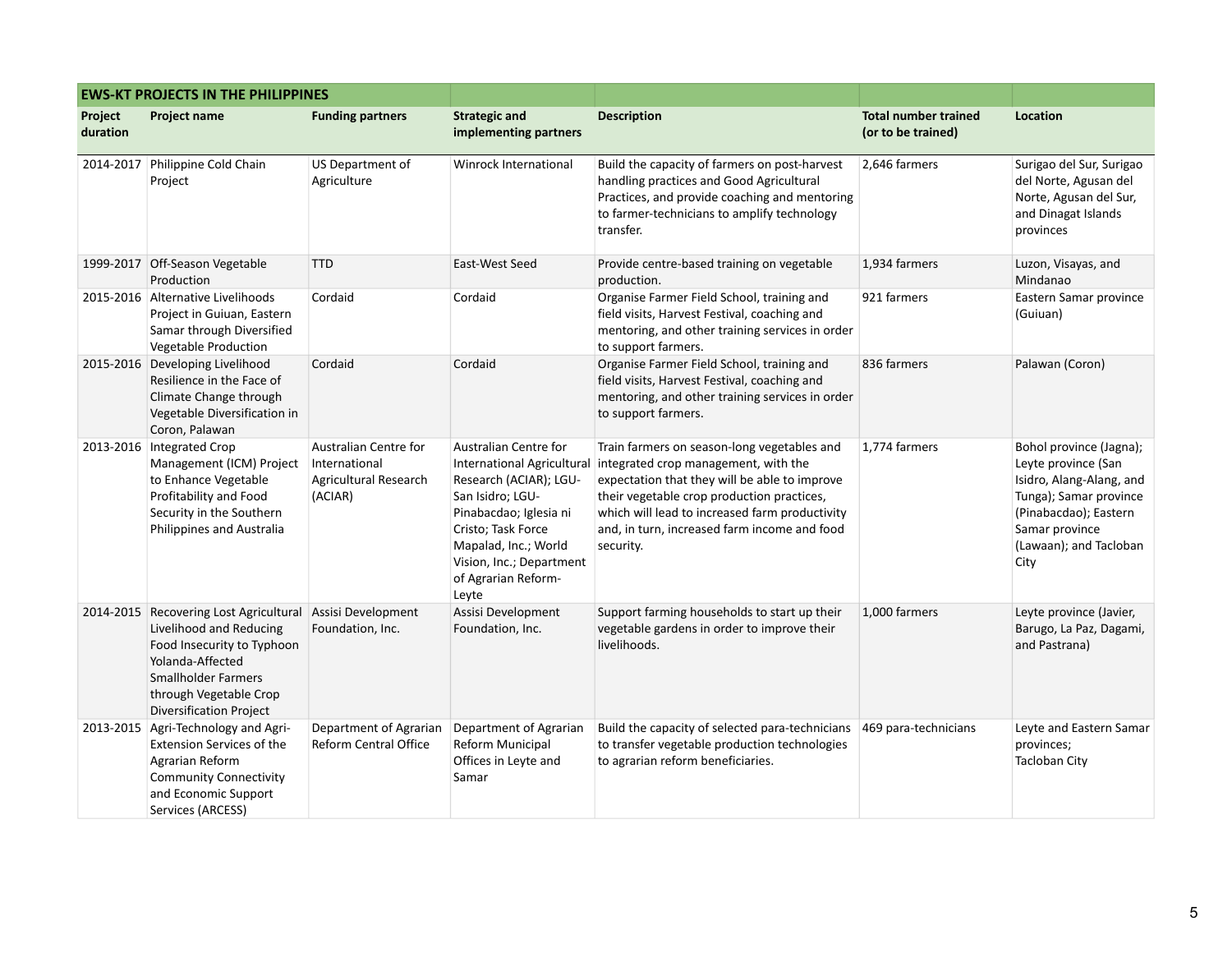| <b>EWS-KT PROJECTS IN THE PHILIPPINES</b> |                                                                                                                                                                                |                                                                                          |                                                                                                                                                                                                             |                                                                                                                                                                                                   |                                                   |                                                                               |
|-------------------------------------------|--------------------------------------------------------------------------------------------------------------------------------------------------------------------------------|------------------------------------------------------------------------------------------|-------------------------------------------------------------------------------------------------------------------------------------------------------------------------------------------------------------|---------------------------------------------------------------------------------------------------------------------------------------------------------------------------------------------------|---------------------------------------------------|-------------------------------------------------------------------------------|
| Project<br>duration                       | Project name                                                                                                                                                                   | <b>Funding partners</b>                                                                  | <b>Strategic and</b><br>implementing partners                                                                                                                                                               | <b>Description</b>                                                                                                                                                                                | <b>Total number trained</b><br>(or to be trained) | Location                                                                      |
|                                           | 2013-2014 Operation Yaman sa<br>Gulayan                                                                                                                                        | Assisi Development<br>Foundation, Inc.                                                   | Assisi Development<br>Foundation, Inc.; LGU-<br>Javier                                                                                                                                                      | Support farming households to start up their<br>vegetable gardens in order to improve their<br>livelihoods.                                                                                       | 244 farmers                                       | Leyte province (Javier)                                                       |
| 2012                                      | Sa Aming Nayon Dadami<br>Yaman sa Gulayan Program                                                                                                                              | Department of Agrarian<br>Reform                                                         | Department of Agrarian<br>Reform; LGU-Javier                                                                                                                                                                | Augment farm income through the<br>introduction of coconut-vegetable farming<br>systems.                                                                                                          | 30 farmers                                        | Leyte province (Javier)                                                       |
|                                           | 2010-2012 Year-Round Vegetable<br><b>Production in Eastern</b><br>Visayas                                                                                                      | Department of Agrarian<br>Reform                                                         | Department of Agrarian<br>Reform; LGU-San Isidro                                                                                                                                                            | Provide Farmer Field School training in year-<br>round vegetable production.                                                                                                                      | 127 farmers                                       | Leyte province and<br>Eastern Samar province<br>(San Isidro and<br>Balangiga) |
| 2011                                      | <b>Establishment of Farmers'</b><br>Field School in the Selected<br>Municipalities of Leyte<br>Province                                                                        | <b>Australian Centre for</b><br>International<br><b>Agricultural Research</b><br>(ACIAR) | Australian Centre for<br>Research (ACIAR); City<br>Government of Maasin;<br>Visayas State University                                                                                                        | Establish farmer-managed learning farms to<br>International Agricultural serve as training grounds for other farmers<br>interested in vegetable production.                                       | 129 farmers                                       | Leyte province (Maasin)                                                       |
|                                           | 2003-2005 Poverty Reduction through<br>Public-Private Partnership in<br>the Promotion of Total<br>Quality Vegetable Supply<br>Chain Management                                 | <b>DEG</b>                                                                               | Department of Agrarian<br>Reform; local<br>government unit                                                                                                                                                  | Provide technical assistance and training to<br>farmers during establishment of their<br>individual vegetable production farms and<br>improve access to markets.                                  | 3,000 farmers                                     | Quezon, Bataan, and<br>Zambales provinces                                     |
| 2004                                      | Redireksiyon: Back to Basic<br>Agricultural Development<br>Program (Training on<br><b>Vegetable Production</b><br>Component)                                                   | City Government of<br>Santiago                                                           | City Government of<br>Santiago                                                                                                                                                                              | Build the capacity of government extension<br>workers to expand provision of horticultural<br>advisory services to farmers.                                                                       | 23 extension workers<br>227 farmers               | Santiago City; Isabela<br>province                                            |
| 2003-2004                                 | Adopt-a-Farm Project:<br>Vegetables Intercropping<br>Component                                                                                                                 | LGU-Amadeo, Cavite                                                                       | LGU-Amadeo; National<br>Coffee Development<br>Board; Nestle<br>Philippines; Figaro<br>Foundation; Provincial<br>Government of Cavite                                                                        | Promote adoption of coffee-vegetable<br>intercropping systems to optimise land use<br>and to provide an additional source of income<br>for farmers while they wait for the coffee<br>harvest.     | 100 farmers                                       | Cavite province<br>(Amadeo)                                                   |
|                                           | 2003-2004 Technology Transfer on<br>Improved Vegetable<br>Production Technologies to<br>Agrarian Reform<br><b>Beneficiaries in Zambales</b><br>Province: Training<br>Component | Japan Bank for<br>International<br>Cooperation                                           | Department of Agrarian<br>Reform-Agrarian Reform<br>Infrastructure Support<br>Project Phase 2 (DAR-<br>ARISP 2); LGU-San<br>Felipe; Maloma Agrarian<br>Reform Beneficiaries<br>Multi-Purpose<br>Cooperative | Provide technical support on vegetable<br>production to the members of Maloma<br>Agrarian Reform Beneficiaries Multi-Purpose<br>Cooperative as a way to introduce income-<br>generating projects. | 100 farmers                                       | Zambales province (San<br>Felipe)                                             |